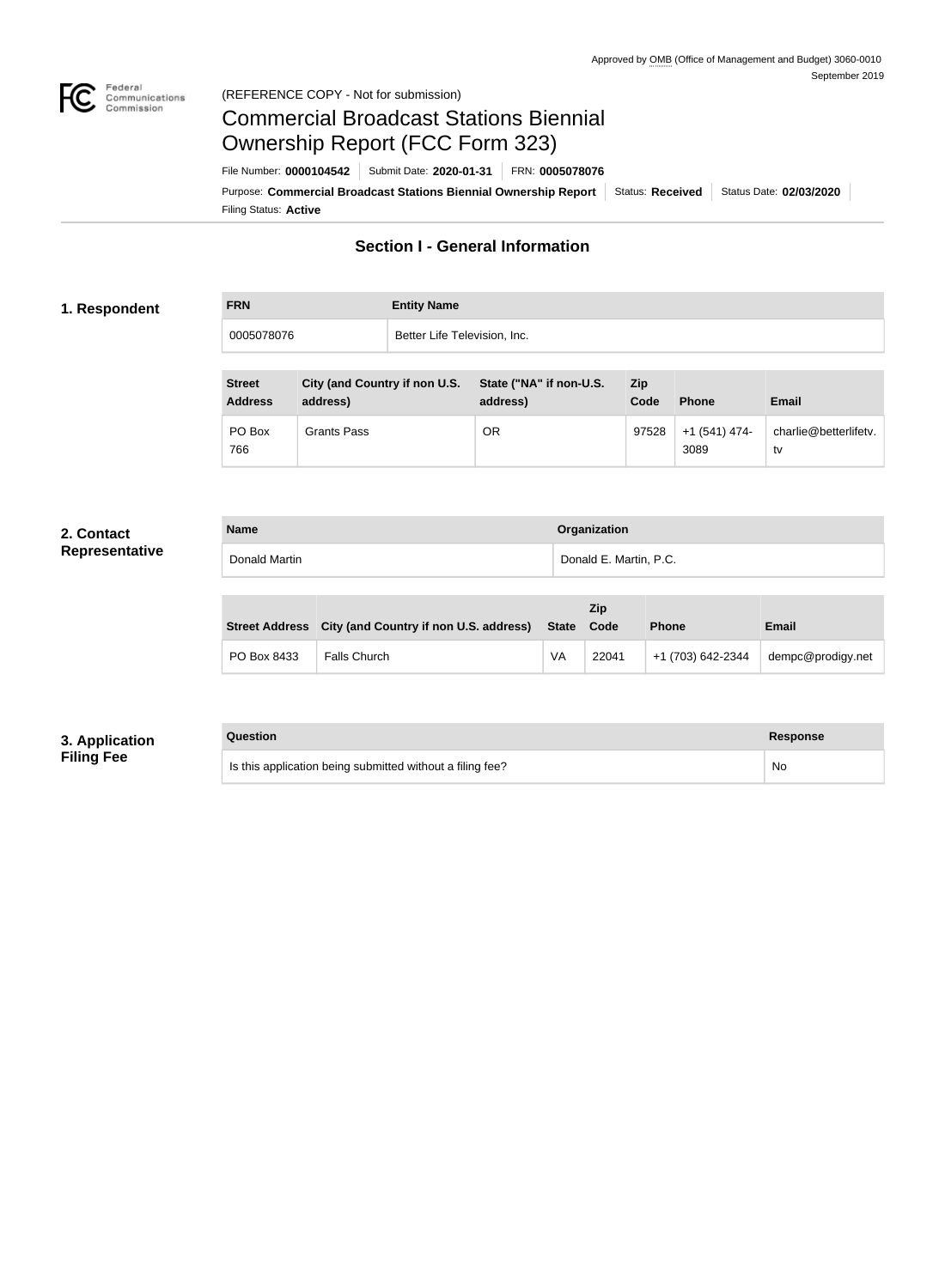| <b>Fees</b> | <b>Application Type</b> | <b>Form Number</b> | <b>Fee Code</b> | Quantity | <b>Fee Amount</b> | <b>Subtotal</b> |
|-------------|-------------------------|--------------------|-----------------|----------|-------------------|-----------------|
|             | Biennial                | Form 323           | <b>MAT</b>      | ◠<br>∼   | 85                | \$140.00        |
|             |                         |                    |                 |          | Total             | \$140.00        |

# **4. Nature of Respondent**

| (a) Provide the following information about the Respondent: |                            |  |
|-------------------------------------------------------------|----------------------------|--|
| <b>Relationship to stations/permits</b>                     | Licensee                   |  |
| <b>Nature of Respondent</b>                                 | Not-for-profit corporation |  |

**(b) Provide the following information about this report:**

| <b>Purpose</b> | Biennial                                                                                                                                                                               |
|----------------|----------------------------------------------------------------------------------------------------------------------------------------------------------------------------------------|
| "As of" date   | 10/01/2019                                                                                                                                                                             |
|                | When filing a biennial ownership report or validating<br>and resubmitting a prior biennial ownership report, this<br>date must be Oct. 1 of the year in which this report is<br>filed. |

# **5. Licensee(s) and Station(s)**

# **Respondent is filing this report to cover the following Licensee(s) and station(s):**

| Licensee/Permittee Name      | <b>FRN</b> |
|------------------------------|------------|
| Better Life Television, Inc. | 0005078076 |

| <b>Call Sign</b>     | <b>City</b>          | <b>State</b> | <b>Service</b> |
|----------------------|----------------------|--------------|----------------|
| K17EZ-D              | <b>ROGUE RIVER</b>   | <b>OR</b>    | <b>LPD</b>     |
| K <sub>25</sub> IM-D | <b>MEDFORD</b>       | <b>OR</b>    | <b>LPD</b>     |
| K44FH-D              | COOS BAY             | OR           | <b>LPD</b>     |
| K47HT                | <b>ROSEBURG</b>      | <b>OR</b>    | <b>LPA</b>     |
| K31NH-D              | <b>KLAMATH FALLS</b> | <b>OR</b>    | <b>LPD</b>     |
| K23EX-D              | <b>MEDFORD</b>       | <b>OR</b>    | <b>DCA</b>     |
| K36NF-D              | <b>GRANTS PASS</b>   | <b>OR</b>    | <b>DCA</b>     |
| K48GO-D              | <b>CAVE JUNCTION</b> | <b>OR</b>    | <b>LPD</b>     |
| <b>KAMK-LD</b>       | <b>EUGENE</b>        | <b>OR</b>    | <b>LPD</b>     |
| K22FC-D              | <b>GRANTS PASS</b>   | <b>OR</b>    | <b>DCA</b>     |
| <b>KTVC</b>          | <b>ROSEBURG</b>      | <b>OR</b>    | <b>DTV</b>     |
| K33HH                | <b>REDDING</b>       | CA           | <b>LPA</b>     |
| <b>KBLN-TV</b>       | <b>GRANTS PASS</b>   | <b>OR</b>    | <b>DTV</b>     |
| K33GJ-D              | <b>MERLIN</b>        | <b>OR</b>    | <b>LPD</b>     |
| K36NY-D              | <b>YREKA</b>         | CA           | <b>LPD</b>     |
| K26HS-D              | <b>TILLAMOOK</b>     | <b>OR</b>    | <b>LPD</b>     |
|                      |                      |              |                |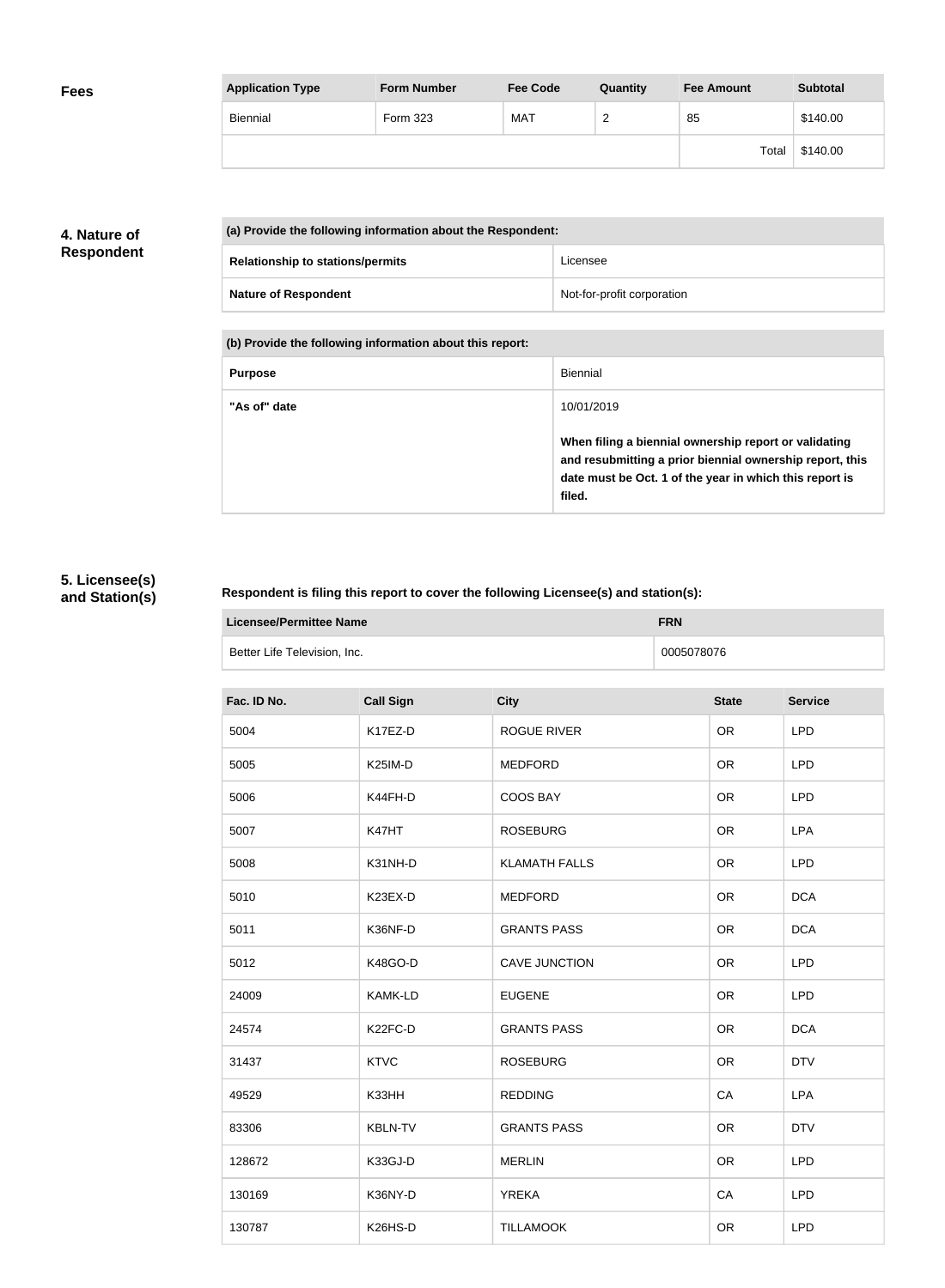| 182073 | KNRC-LD              | <b>SPARKS</b>  | <b>NV</b> | LPD        |
|--------|----------------------|----------------|-----------|------------|
| 183714 | K43OQ-D              |                |           | <b>LPD</b> |
| 188826 | K <sub>25</sub> NO-D | <b>GASQUET</b> | CA        | <b>LPD</b> |

# **Section II – Biennial Ownership Information**

**1. 47 C.F.R. Section 73.3613 and Other Documents**

Licensee Respondents that hold authorizations for one or more full power television, AM, and/or FM stations should list all contracts and other instruments set forth in 47 C.F.R. Section 73.3613(a) through (c) for the facility or facilities listed on this report. In addition, attributable Local Marketing Agreements (LMAs) and attributable Joint Sales Agreements (JSAs) must be disclosed by the licensee of the brokering station on its ownership report. If the agreement is an attributable LMA, an attributable JSA, or a network affiliation agreement, check the appropriate box. Otherwise, select "Other." Non-Licensee Respondents, as well as Licensee Respondents that only hold authorizations for Class A television and/or low power television stations, should select "Not Applicable" in response to this question.

#### **Document Information**

| Description of contract or instrument           | Articles of Incorporation                              |
|-------------------------------------------------|--------------------------------------------------------|
| Parties to contract or instrument               | Internal                                               |
| Date of execution                               | 06/1988                                                |
| Date of expiration                              | No expiration date                                     |
| <b>Agreement type</b><br>(check all that apply) | Other<br>Agreement Type: Corporate governance document |

| <b>Document Information</b>                     |                                                        |  |  |
|-------------------------------------------------|--------------------------------------------------------|--|--|
| Description of contract or instrument           | <b>Bylaws</b>                                          |  |  |
| Parties to contract or instrument               | Internal                                               |  |  |
| Date of execution                               | 06/1988                                                |  |  |
| Date of expiration                              | No expiration date                                     |  |  |
| <b>Agreement type</b><br>(check all that apply) | Other<br>Agreement Type: Corporate governance document |  |  |

#### **Document Information**

| Description of contract or instrument           | <b>Network Affiliation Agreement</b>                   |  |  |
|-------------------------------------------------|--------------------------------------------------------|--|--|
| Parties to contract or instrument               | Respondent and Three Angels Broadcasting Network, Inc. |  |  |
| Date of execution                               | 03/1997                                                |  |  |
| Date of expiration                              | No expiration date                                     |  |  |
| <b>Agreement type</b><br>(check all that apply) | <b>Network Affiliation Agreement</b>                   |  |  |

## **2. Ownership Interests**

**(a)** Ownership Interests. This Question requires Respondents to enter detailed information about ownership interests by generating a series of subforms. Answer each question on each subform. The first subform listing should be for the Respondent itself. If the Respondent is not a natural person, also list each of the officers, directors, stockholders, non-insulated partners, non-insulated members, and any other persons or entities with a direct attributable interest in the Respondent pursuant to the standards set forth in 47 C.F.R. Section 73.3555. (A "direct" interest is one that is not held through any intervening companies or entities.) List each interest holder with a direct attributable interest in the Respondent separately.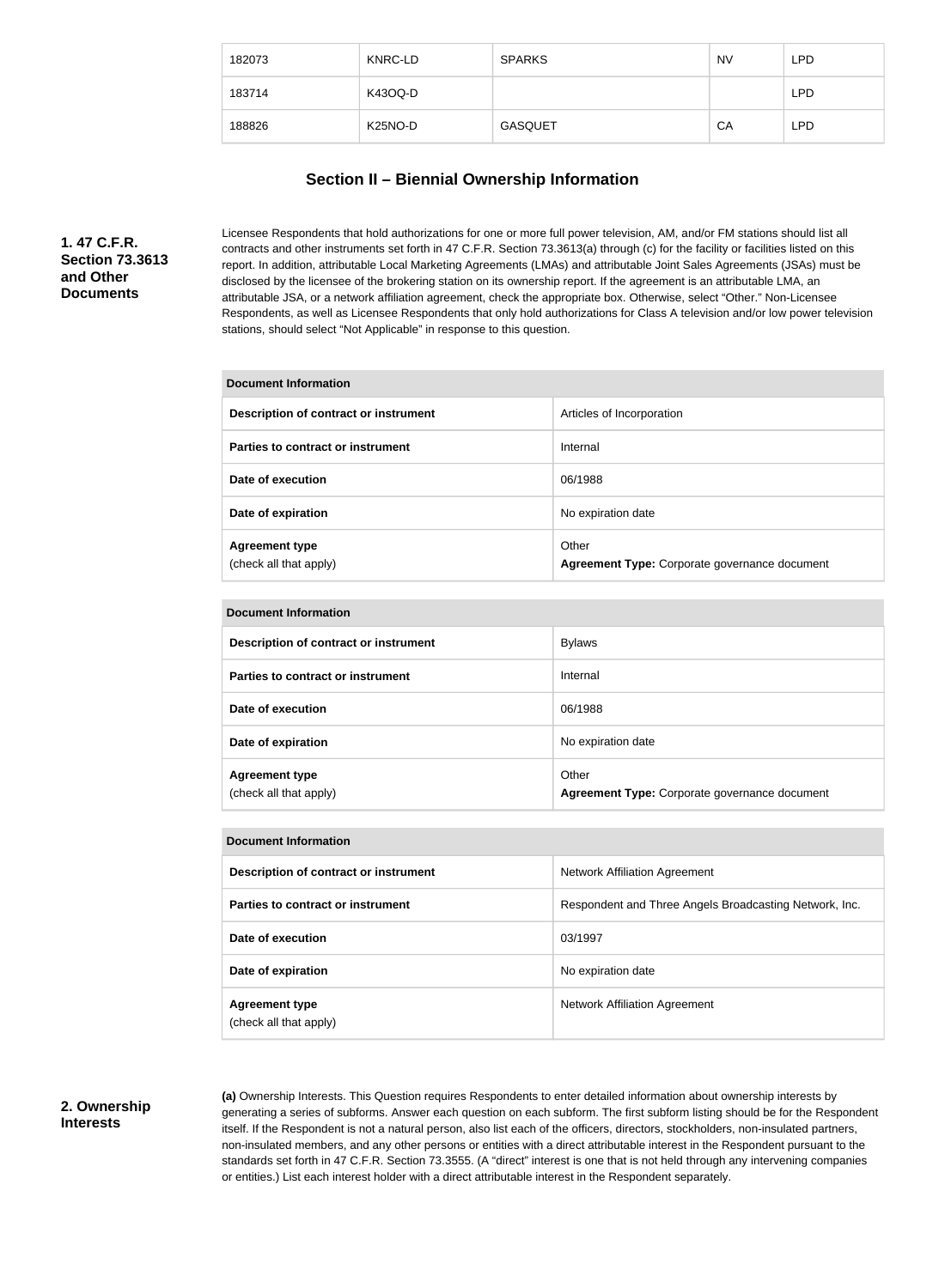Leave the percentage of total assets (Equity Debt Plus) field blank for an interest holder unless that interest holder has an attributable interest in the Respondent solely on the basis of the Commission's Equity Debt Plus attribution standard, 47 C.F.R. Section 73.3555, Note 2(i).

In the case of vertical or indirect ownership structures, list only those interests in the Respondent that also represent an attributable interest in the Licensee(s) for which the report is being submitted.

Entities that are part of an organizational structure that includes holding companies or other forms of indirect ownership must file separate ownership reports. In such a structure do not report, or file a separate report for, any interest holder that does not have an attributable interest in the Licensee(s) for which the report is being submitted.

Please see the Instructions for further detail concerning interests that must be reported in response to this question.

The Respondent must provide an FCC Registration Number for each interest holder reported in response to this question. Please see the Instructions for detailed information and guidance concerning this requirement.

| <b>Ownership Information</b>                                                                                                     |                                                         |                      |                            |
|----------------------------------------------------------------------------------------------------------------------------------|---------------------------------------------------------|----------------------|----------------------------|
| <b>FRN</b>                                                                                                                       | 0005078076                                              |                      |                            |
| <b>Entity Name</b>                                                                                                               | Better Life Television, Inc.                            |                      |                            |
| <b>Address</b>                                                                                                                   | PO Box                                                  | 766                  |                            |
|                                                                                                                                  | <b>Street 1</b>                                         |                      |                            |
|                                                                                                                                  | <b>Street 2</b>                                         |                      |                            |
|                                                                                                                                  | <b>City</b>                                             | <b>Grants Pass</b>   |                            |
|                                                                                                                                  | State ("NA" if non-U.S.<br>address)                     | <b>OR</b>            |                            |
|                                                                                                                                  | <b>Zip/Postal Code</b>                                  | 97528                |                            |
|                                                                                                                                  | Country (if non-U.S.<br>address)                        | <b>United States</b> |                            |
| <b>Listing Type</b>                                                                                                              | Respondent                                              |                      |                            |
| <b>Positional Interests</b><br>(check all that apply)                                                                            | Respondent                                              |                      |                            |
| <b>Tribal Nation or Tribal</b><br><b>Entity</b>                                                                                  | Interest holder is not a Tribal nation or Tribal entity |                      |                            |
| <b>Interest Percentages</b><br>(enter percentage values                                                                          | Voting                                                  | 0.0%                 | <b>Jointly Held?</b><br>No |
| from 0.0 to 100.0)                                                                                                               | <b>Equity</b>                                           | 0.0%                 |                            |
|                                                                                                                                  | <b>Total assets (Equity Debt</b><br>Plus)               | 0.0%                 |                            |
| Does interest holder have an attributable interest in one or more broadcast stations<br>No<br>that do not appear on this report? |                                                         |                      |                            |

#### **Ownership Information**

| <b>FRN</b>     | 0019460740      |                       |
|----------------|-----------------|-----------------------|
| <b>Name</b>    | Patty Hyland    |                       |
| <b>Address</b> | PO Box          |                       |
|                | <b>Street 1</b> | 6661 Lower River Road |
|                | <b>Street 2</b> |                       |
|                | <b>City</b>     | <b>Grants Pass</b>    |
|                |                 |                       |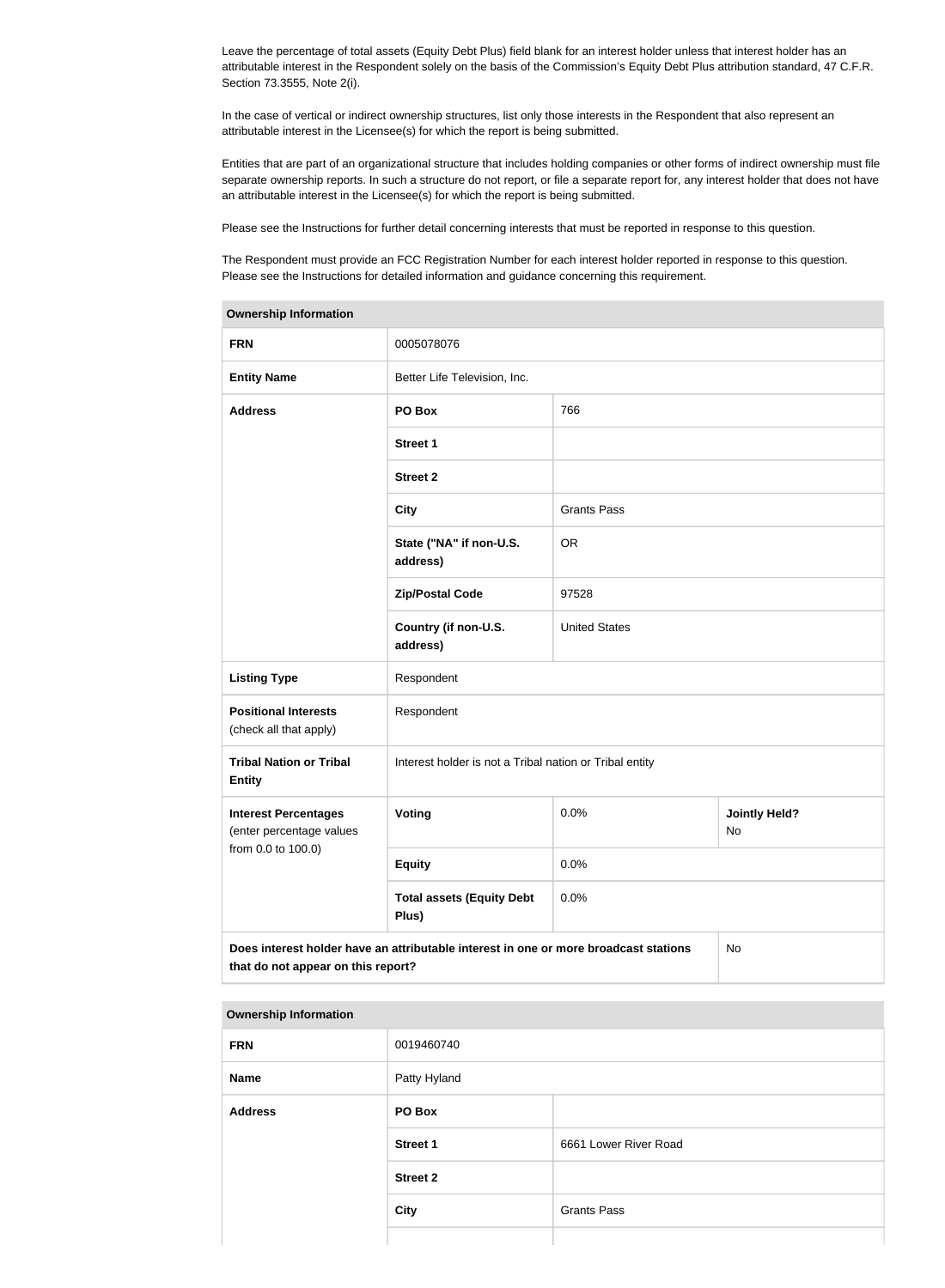|                                                                                   | State ("NA" if non-U.S.<br>address)                                                  | <b>OR</b>              |                                   |
|-----------------------------------------------------------------------------------|--------------------------------------------------------------------------------------|------------------------|-----------------------------------|
|                                                                                   | <b>Zip/Postal Code</b>                                                               | 97526                  |                                   |
|                                                                                   | Country (if non-U.S.<br>address)                                                     | <b>United States</b>   |                                   |
| <b>Listing Type</b>                                                               | Other Interest Holder                                                                |                        |                                   |
| <b>Positional Interests</b><br>(check all that apply)                             | Director                                                                             |                        |                                   |
| Citizenship, Gender,<br><b>Ethnicity, and Race</b><br><b>Information (Natural</b> | <b>Citizenship</b>                                                                   | <b>US</b>              |                                   |
|                                                                                   | Gender                                                                               | Female                 |                                   |
| <b>Persons Only)</b>                                                              | <b>Ethnicity</b>                                                                     | Not Hispanic or Latino |                                   |
|                                                                                   | Race                                                                                 | White                  |                                   |
| <b>Interest Percentages</b><br>(enter percentage values<br>from 0.0 to 100.0)     | Voting                                                                               | 9.1%                   | <b>Jointly Held?</b><br><b>No</b> |
|                                                                                   | <b>Equity</b>                                                                        | 0.0%                   |                                   |
|                                                                                   | <b>Total assets (Equity Debt</b><br>Plus)                                            | 0.0%                   |                                   |
|                                                                                   | Does interest holder have an attributable interest in one or more broadcast stations |                        | <b>No</b>                         |

**that do not appear on this report?**

**Ownership Information FRN** 0016366122 **Name** Walter J. MacPhee **Address PO Box Street 1** 560 NE F Street A613 **Street 2 City** Grants Pass **State ("NA" if non-U.S. address)** OR **Zip/Postal Code** 97526 **Country (if non-U.S. address)** United States **Listing Type Circuit Constructs** Other Interest Holder **Positional Interests** (check all that apply) Officer, Director **Citizenship, Gender, Ethnicity, and Race Information (Natural Persons Only) Citizenship** US Gender Male **Ethnicity** Not Hispanic or Latino **Race** White **Interest Percentages** (enter percentage values from 0.0 to 100.0) **Voting Voting Jointly Held?** No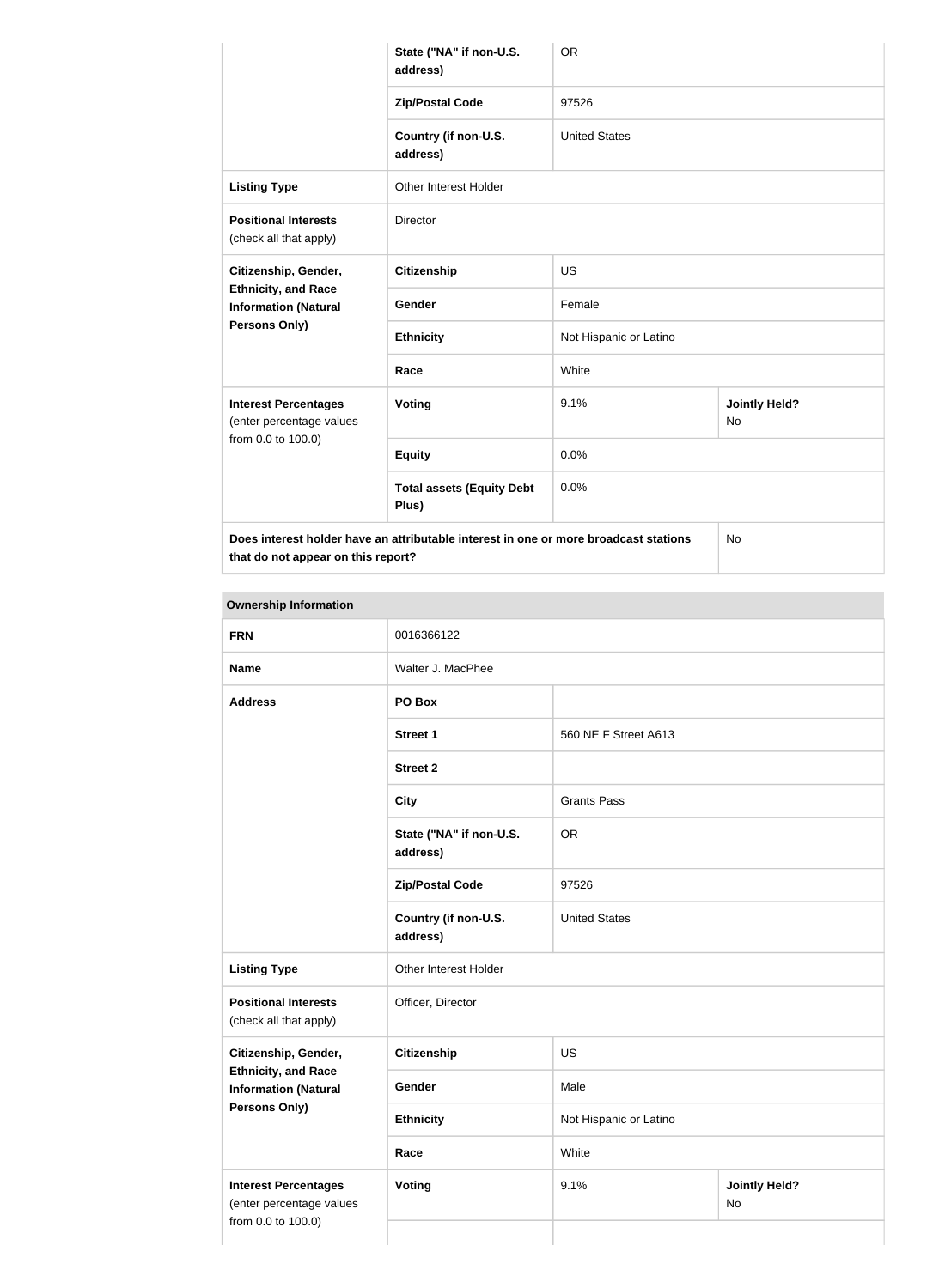|                                                                                                                            | <b>Equity</b>                             | $0.0\%$ |    |
|----------------------------------------------------------------------------------------------------------------------------|-------------------------------------------|---------|----|
|                                                                                                                            | <b>Total assets (Equity Debt</b><br>Plus) | $0.0\%$ |    |
| Does interest holder have an attributable interest in one or more broadcast stations<br>that do not appear on this report? |                                           |         | No |

| <b>Ownership Information</b>                                                                                                     |                                           |                        |                            |
|----------------------------------------------------------------------------------------------------------------------------------|-------------------------------------------|------------------------|----------------------------|
| <b>FRN</b>                                                                                                                       | 0027304468                                |                        |                            |
| <b>Name</b>                                                                                                                      | <b>Richard Duerksen</b>                   |                        |                            |
| <b>Address</b>                                                                                                                   | PO Box                                    |                        |                            |
|                                                                                                                                  | <b>Street 1</b>                           | 6236 SE Dunbar Drive   |                            |
|                                                                                                                                  | <b>Street 2</b>                           |                        |                            |
|                                                                                                                                  | <b>City</b>                               | Portland               |                            |
|                                                                                                                                  | State ("NA" if non-U.S.<br>address)       | <b>OR</b>              |                            |
|                                                                                                                                  | <b>Zip/Postal Code</b>                    | 97236                  |                            |
|                                                                                                                                  | Country (if non-U.S.<br>address)          | <b>United States</b>   |                            |
| <b>Listing Type</b>                                                                                                              | Other Interest Holder                     |                        |                            |
| <b>Positional Interests</b><br>(check all that apply)                                                                            | Director                                  |                        |                            |
| Citizenship, Gender,                                                                                                             | <b>Citizenship</b>                        | US                     |                            |
| <b>Ethnicity, and Race</b><br><b>Information (Natural</b>                                                                        | Gender                                    | Male                   |                            |
| <b>Persons Only)</b>                                                                                                             | <b>Ethnicity</b>                          | Not Hispanic or Latino |                            |
|                                                                                                                                  | Race                                      | White                  |                            |
| <b>Interest Percentages</b><br>(enter percentage values                                                                          | Voting                                    | 9.1%                   | <b>Jointly Held?</b><br>No |
| from 0.0 to 100.0)                                                                                                               | <b>Equity</b>                             | 0.0%                   |                            |
|                                                                                                                                  | <b>Total assets (Equity Debt</b><br>Plus) | 0.0%                   |                            |
| Does interest holder have an attributable interest in one or more broadcast stations<br>No<br>that do not appear on this report? |                                           |                        |                            |

# **Ownership Information**

| <b>FRN</b>     | 0025101411                          |                             |
|----------------|-------------------------------------|-----------------------------|
| <b>Name</b>    | Helen Peterson                      |                             |
| <b>Address</b> | PO Box                              |                             |
|                | <b>Street 1</b>                     | 4886 Lower Grace Creek Road |
|                | <b>Street 2</b>                     |                             |
|                | <b>City</b>                         | <b>Sunny Valley</b>         |
|                | State ("NA" if non-U.S.<br>address) | <b>OR</b>                   |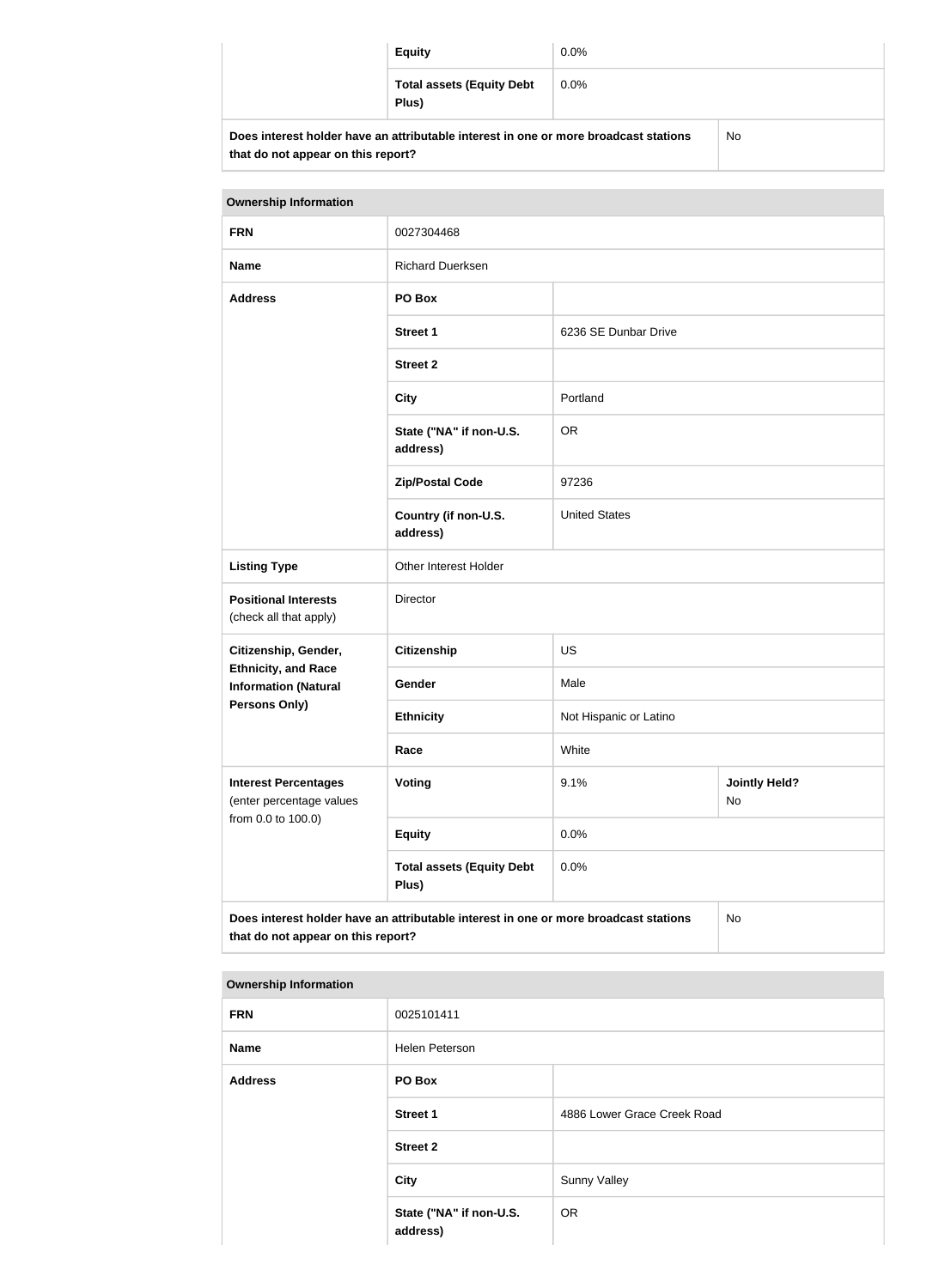|                                                                            | <b>Zip/Postal Code</b>                                                               | 97494                  |                                   |
|----------------------------------------------------------------------------|--------------------------------------------------------------------------------------|------------------------|-----------------------------------|
|                                                                            | Country (if non-U.S.<br>address)                                                     | <b>United States</b>   |                                   |
| <b>Listing Type</b>                                                        | <b>Other Interest Holder</b>                                                         |                        |                                   |
| <b>Positional Interests</b><br>(check all that apply)                      | Officer, Director                                                                    |                        |                                   |
| Citizenship, Gender,                                                       | <b>Citizenship</b>                                                                   | <b>US</b>              |                                   |
| <b>Ethnicity, and Race</b><br><b>Information (Natural</b><br>Persons Only) | Gender                                                                               | Female                 |                                   |
|                                                                            | <b>Ethnicity</b>                                                                     | Not Hispanic or Latino |                                   |
|                                                                            | Race                                                                                 | White                  |                                   |
| <b>Interest Percentages</b><br>(enter percentage values                    | Voting                                                                               | 9.1%                   | <b>Jointly Held?</b><br><b>No</b> |
| from 0.0 to 100.0)                                                         | <b>Equity</b>                                                                        | 0.0%                   |                                   |
|                                                                            | <b>Total assets (Equity Debt</b><br>Plus)                                            | 0.0%                   |                                   |
| that do not appear on this report?                                         | Does interest holder have an attributable interest in one or more broadcast stations |                        | No                                |

## **Ownership Information**

| <b>FRN</b>                                                | 2130007574                          |                      |                            |  |
|-----------------------------------------------------------|-------------------------------------|----------------------|----------------------------|--|
| <b>Name</b>                                               | Antonio Rodriguez                   |                      |                            |  |
| <b>Address</b>                                            | PO Box                              |                      |                            |  |
|                                                           | <b>Street 1</b>                     | 863 North View Drive |                            |  |
|                                                           | <b>Street 2</b>                     |                      |                            |  |
|                                                           | <b>City</b>                         | Winchester           |                            |  |
|                                                           | State ("NA" if non-U.S.<br>address) | <b>OR</b>            |                            |  |
|                                                           | <b>Zip/Postal Code</b>              | 97495                |                            |  |
|                                                           | Country (if non-U.S.<br>address)    | <b>United States</b> |                            |  |
| <b>Listing Type</b>                                       | Other Interest Holder               |                      |                            |  |
| <b>Positional Interests</b><br>(check all that apply)     | Director                            |                      |                            |  |
| Citizenship, Gender,                                      | <b>Citizenship</b>                  | US                   |                            |  |
| <b>Ethnicity, and Race</b><br><b>Information (Natural</b> | Gender                              | Male                 |                            |  |
| <b>Persons Only)</b>                                      | <b>Ethnicity</b>                    | Hispanic or Latino   |                            |  |
|                                                           | Race                                | White                |                            |  |
| <b>Interest Percentages</b><br>(enter percentage values   | <b>Voting</b>                       | 9.1%                 | <b>Jointly Held?</b><br>No |  |
| from 0.0 to 100.0)                                        | <b>Equity</b>                       | 0.0%                 |                            |  |
|                                                           | <b>Total assets (Equity Debt</b>    | 0.0%                 |                            |  |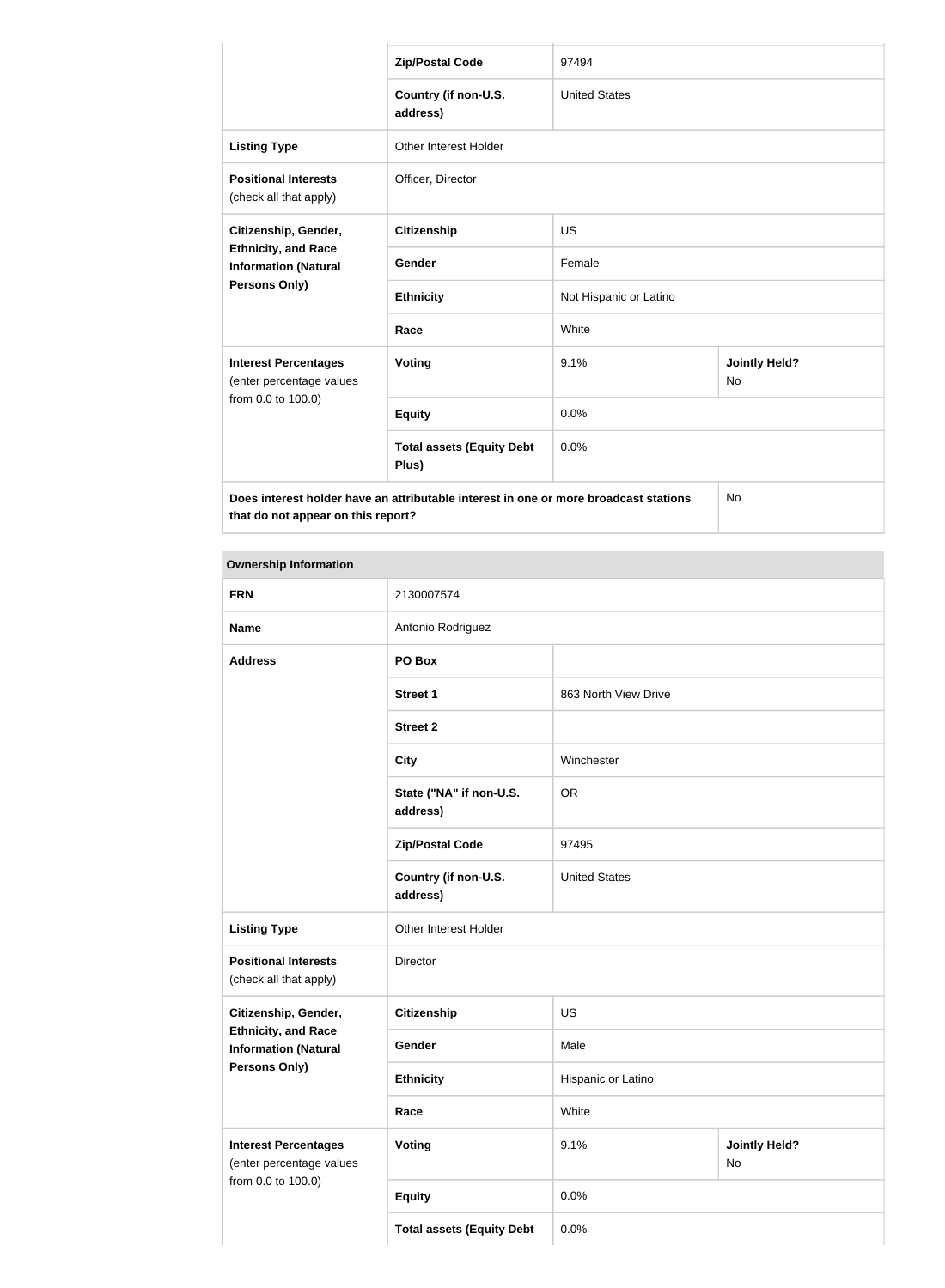**Does interest holder have an attributable interest in one or more broadcast stations that do not appear on this report?**

No

| <b>Ownership Information</b>                                                                                                     |                                           |                                                           |  |  |
|----------------------------------------------------------------------------------------------------------------------------------|-------------------------------------------|-----------------------------------------------------------|--|--|
| <b>FRN</b>                                                                                                                       | 0027304476                                |                                                           |  |  |
| <b>Name</b>                                                                                                                      | Kimberlei Wagner                          |                                                           |  |  |
| <b>Address</b>                                                                                                                   | PO Box                                    |                                                           |  |  |
|                                                                                                                                  | <b>Street 1</b>                           | 401 Pine Grove Road                                       |  |  |
|                                                                                                                                  | <b>Street 2</b>                           |                                                           |  |  |
|                                                                                                                                  | <b>City</b>                               | Rogue River<br><b>OR</b><br>97537<br><b>United States</b> |  |  |
|                                                                                                                                  | State ("NA" if non-U.S.<br>address)       |                                                           |  |  |
|                                                                                                                                  | <b>Zip/Postal Code</b>                    |                                                           |  |  |
|                                                                                                                                  | Country (if non-U.S.<br>address)          |                                                           |  |  |
| <b>Listing Type</b>                                                                                                              | Other Interest Holder                     |                                                           |  |  |
| <b>Positional Interests</b><br>(check all that apply)                                                                            | Officer, Director                         |                                                           |  |  |
| Citizenship, Gender,                                                                                                             | <b>Citizenship</b>                        | <b>US</b>                                                 |  |  |
| <b>Ethnicity, and Race</b><br><b>Information (Natural</b>                                                                        | Gender                                    | Female                                                    |  |  |
| <b>Persons Only)</b>                                                                                                             | <b>Ethnicity</b>                          | Not Hispanic or Latino                                    |  |  |
|                                                                                                                                  | Race                                      | Black or African American, White                          |  |  |
| <b>Interest Percentages</b><br>(enter percentage values                                                                          | Voting                                    | 9.1%<br><b>Jointly Held?</b><br>No                        |  |  |
| from 0.0 to 100.0)                                                                                                               | <b>Equity</b>                             | 0.0%                                                      |  |  |
|                                                                                                                                  | <b>Total assets (Equity Debt</b><br>Plus) | 0.0%                                                      |  |  |
| Does interest holder have an attributable interest in one or more broadcast stations<br>No<br>that do not appear on this report? |                                           |                                                           |  |  |

| <b>Ownership Information</b> |  |  |
|------------------------------|--|--|

| <b>FRN</b>     | 0005503313                          |                         |
|----------------|-------------------------------------|-------------------------|
| <b>Name</b>    | JOHN C F. SCHULZ, JR.               |                         |
| <b>Address</b> | PO Box                              |                         |
|                | <b>Street 1</b>                     | 3095 Garden Valley Road |
|                | <b>Street 2</b>                     |                         |
|                | <b>City</b>                         | Roseburg                |
|                | State ("NA" if non-U.S.<br>address) | <b>OR</b>               |
|                | <b>Zip/Postal Code</b>              | 97471                   |
|                |                                     |                         |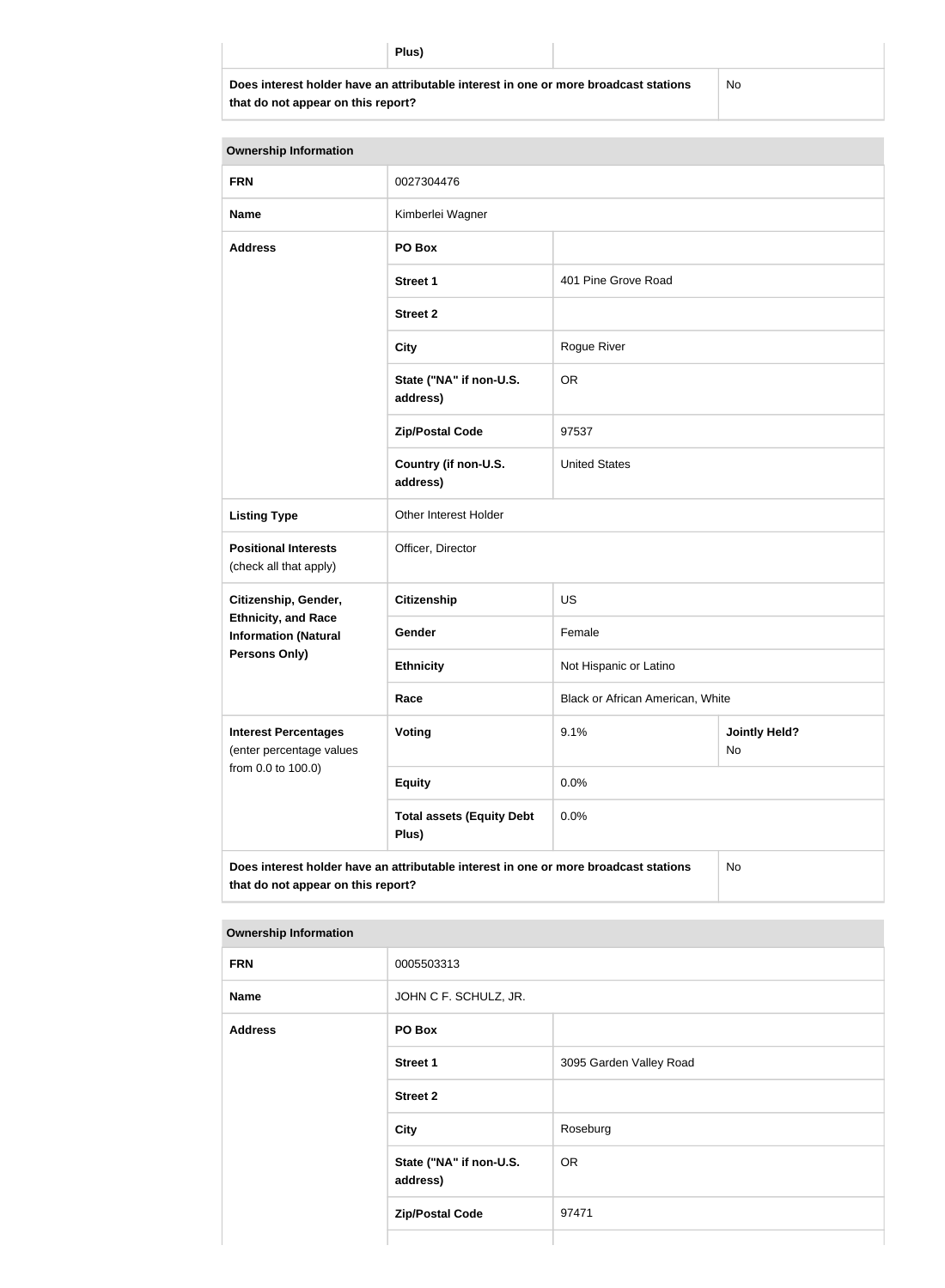|                                                                                      | Country (if non-U.S.<br>address)          | <b>United States</b>   |                                   |  |
|--------------------------------------------------------------------------------------|-------------------------------------------|------------------------|-----------------------------------|--|
| <b>Listing Type</b>                                                                  | Other Interest Holder                     |                        |                                   |  |
| <b>Positional Interests</b><br>(check all that apply)                                | <b>Director</b>                           |                        |                                   |  |
| Citizenship, Gender,<br><b>Ethnicity, and Race</b><br><b>Information (Natural</b>    | <b>Citizenship</b>                        | <b>US</b>              |                                   |  |
|                                                                                      | Gender                                    | Male                   |                                   |  |
| Persons Only)                                                                        | <b>Ethnicity</b>                          | Not Hispanic or Latino |                                   |  |
|                                                                                      | Race                                      | White                  |                                   |  |
| <b>Interest Percentages</b><br>(enter percentage values<br>from 0.0 to 100.0)        | <b>Voting</b>                             | 9.1%                   | <b>Jointly Held?</b><br><b>No</b> |  |
|                                                                                      | <b>Equity</b>                             | 0.0%                   |                                   |  |
|                                                                                      | <b>Total assets (Equity Debt</b><br>Plus) | 0.0%                   |                                   |  |
| Does interest holder have an attributable interest in one or more broadcast stations |                                           |                        | <b>No</b>                         |  |

**that do not appear on this report?**

**Ownership Information FRN** 2130014687 **Name** Charles L. Austin, Jr. **Address PO Box Street 1** 36505 Ditch Creek Road **Street 2 City** Rogue River **State ("NA" if non-U.S. address)** OR **Zip/Postal Code** 97537 **Country (if non-U.S. address)** United States Listing Type **Conservation** Other Interest Holder **Positional Interests** (check all that apply) Director **Citizenship, Gender, Ethnicity, and Race Information (Natural Persons Only) Citizenship** US **Gender** Male **Ethnicity** Not Hispanic or Latino **Race** White **Interest Percentages** (enter percentage values from 0.0 to 100.0) **Voting Voting Jointly Held?** No **Equity** 0.0%

0.0%

**Total assets (Equity Debt** 

**Plus)**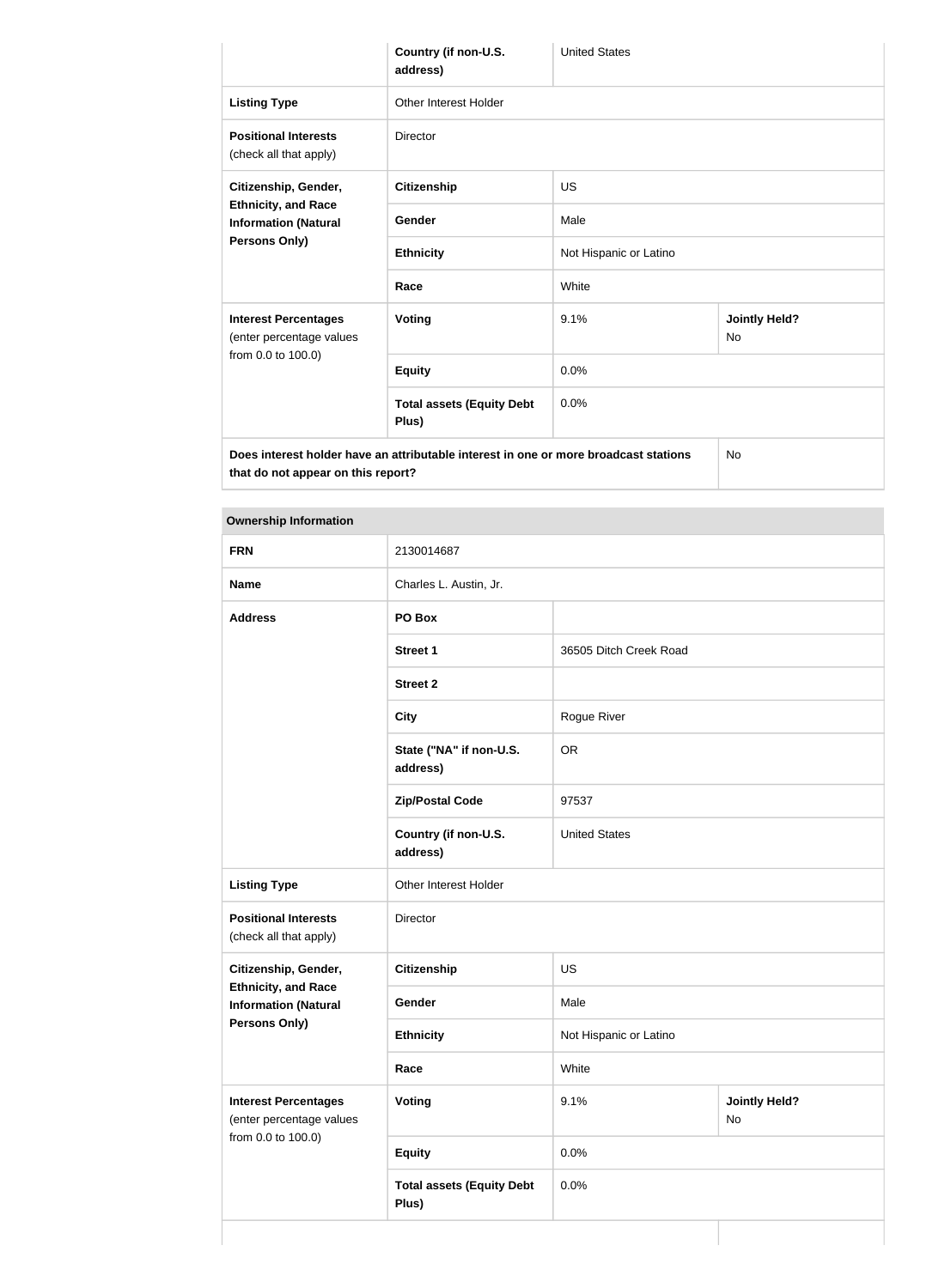| <b>Ownership Information</b>                                                               |                                           |                        |                            |  |
|--------------------------------------------------------------------------------------------|-------------------------------------------|------------------------|----------------------------|--|
| <b>FRN</b>                                                                                 | 2130014695                                |                        |                            |  |
| <b>Name</b>                                                                                | <b>Michael Brackett</b>                   |                        |                            |  |
| <b>Address</b>                                                                             | PO Box                                    |                        |                            |  |
|                                                                                            | <b>Street 1</b>                           | 2288 Cady Road         |                            |  |
|                                                                                            | <b>Street 2</b>                           |                        |                            |  |
|                                                                                            | <b>City</b>                               | Jacksonville           |                            |  |
|                                                                                            | State ("NA" if non-U.S.<br>address)       | <b>OR</b>              |                            |  |
|                                                                                            | <b>Zip/Postal Code</b>                    | 97530                  |                            |  |
|                                                                                            | Country (if non-U.S.<br>address)          | <b>United States</b>   |                            |  |
| <b>Listing Type</b>                                                                        | Other Interest Holder                     |                        |                            |  |
| <b>Positional Interests</b><br>(check all that apply)                                      | Director                                  |                        |                            |  |
| Citizenship, Gender,                                                                       | <b>Citizenship</b>                        | US                     |                            |  |
| <b>Ethnicity, and Race</b><br><b>Information (Natural</b>                                  | Gender                                    | Male                   |                            |  |
| <b>Persons Only)</b>                                                                       | <b>Ethnicity</b>                          | Not Hispanic or Latino |                            |  |
|                                                                                            | Race                                      | White                  |                            |  |
| <b>Interest Percentages</b><br>(enter percentage values                                    | Voting                                    | 9.1%                   | <b>Jointly Held?</b><br>No |  |
| from 0.0 to 100.0)                                                                         | <b>Equity</b>                             | 0.0%                   |                            |  |
|                                                                                            | <b>Total assets (Equity Debt</b><br>Plus) | 0.0%                   |                            |  |
| Does interest holder have an attributable interest in one or more broadcast stations<br>No |                                           |                        |                            |  |

## **Ownership Information**

**that do not appear on this report?**

| <b>FRN</b>     | 2130014703                          |                           |  |
|----------------|-------------------------------------|---------------------------|--|
| <b>Name</b>    | Carole J. Blech                     |                           |  |
| <b>Address</b> | PO Box                              |                           |  |
|                | <b>Street 1</b>                     | 1867 Williams Hwy, No.270 |  |
|                | <b>Street 2</b>                     |                           |  |
|                | <b>City</b>                         | <b>Grants Pass</b>        |  |
|                | State ("NA" if non-U.S.<br>address) | <b>OR</b>                 |  |
|                | <b>Zip/Postal Code</b>              | 97527                     |  |
|                | Country (if non-U.S.<br>address)    | <b>United States</b>      |  |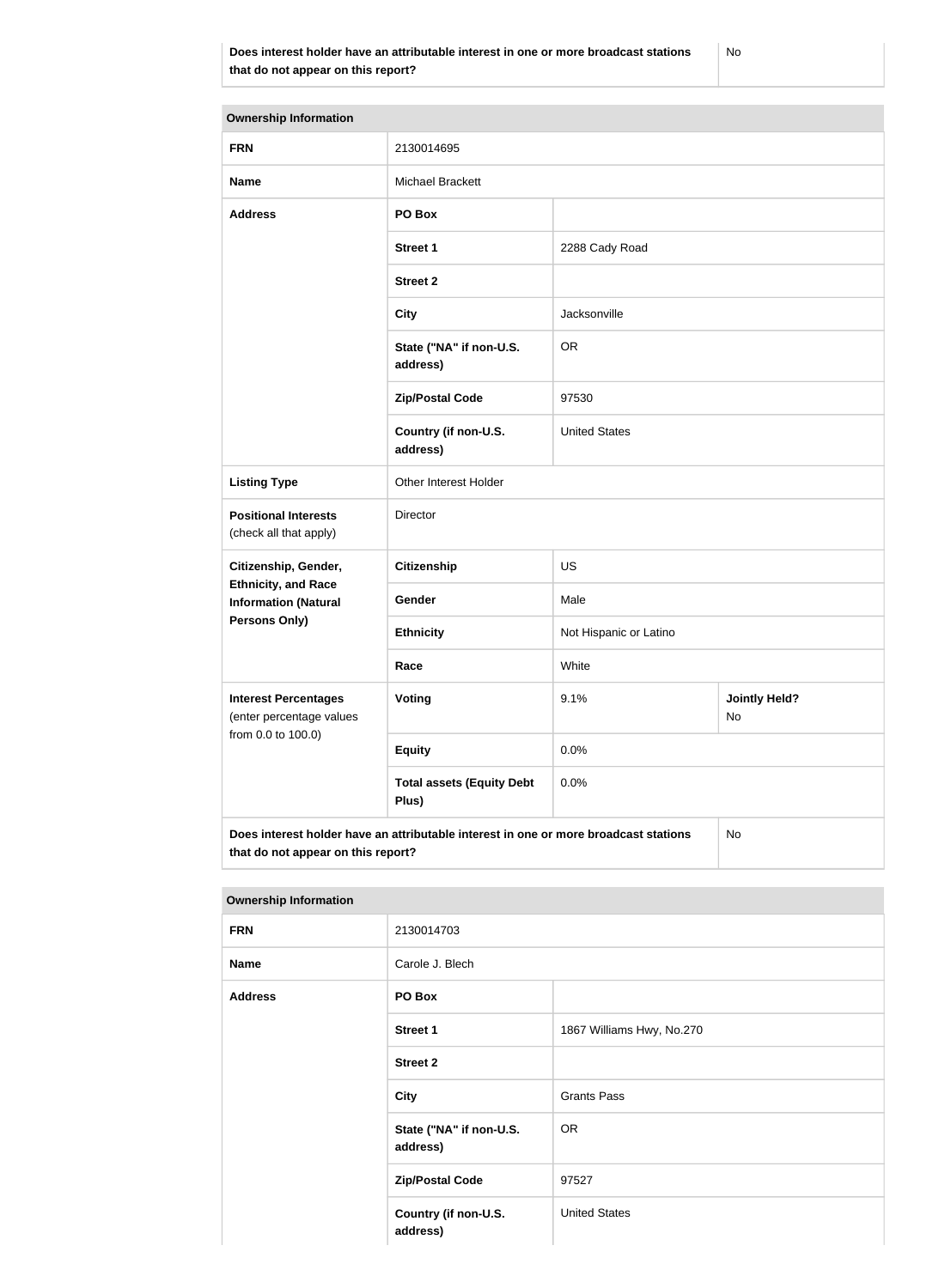| <b>Listing Type</b>                                                                                                        | Other Interest Holder                     |                        |                                   |  |
|----------------------------------------------------------------------------------------------------------------------------|-------------------------------------------|------------------------|-----------------------------------|--|
| <b>Positional Interests</b><br>(check all that apply)                                                                      | <b>Director</b>                           |                        |                                   |  |
| Citizenship, Gender,                                                                                                       | <b>Citizenship</b>                        | <b>US</b>              |                                   |  |
| <b>Ethnicity, and Race</b><br><b>Information (Natural</b>                                                                  | Gender                                    | Female                 |                                   |  |
| Persons Only)                                                                                                              | <b>Ethnicity</b>                          | Not Hispanic or Latino |                                   |  |
|                                                                                                                            | Race                                      | White                  |                                   |  |
| <b>Interest Percentages</b><br>(enter percentage values                                                                    | <b>Voting</b>                             | 9.1%                   | <b>Jointly Held?</b><br><b>No</b> |  |
| from 0.0 to 100.0)                                                                                                         | <b>Equity</b>                             | 0.0%                   |                                   |  |
|                                                                                                                            | <b>Total assets (Equity Debt</b><br>Plus) | 0.0%                   |                                   |  |
| Does interest holder have an attributable interest in one or more broadcast stations<br>that do not appear on this report? |                                           |                        | <b>No</b>                         |  |

**The State** 

| <b>Ownership Information</b>                              |                                                                                      |                        |                            |  |  |
|-----------------------------------------------------------|--------------------------------------------------------------------------------------|------------------------|----------------------------|--|--|
| <b>FRN</b>                                                | 0029173978                                                                           |                        |                            |  |  |
| <b>Name</b>                                               | Charles A. Byrd                                                                      |                        |                            |  |  |
| <b>Address</b>                                            | PO Box                                                                               |                        |                            |  |  |
|                                                           | <b>Street 1</b>                                                                      | 367 Volkmer Way        |                            |  |  |
|                                                           | <b>Street 2</b>                                                                      |                        |                            |  |  |
|                                                           | <b>City</b>                                                                          | Williams               |                            |  |  |
|                                                           | State ("NA" if non-U.S.<br>address)                                                  | <b>OR</b>              |                            |  |  |
|                                                           | <b>Zip/Postal Code</b>                                                               | 97544                  |                            |  |  |
|                                                           | Country (if non-U.S.<br>address)                                                     | <b>United States</b>   |                            |  |  |
| <b>Listing Type</b>                                       | Other Interest Holder                                                                |                        |                            |  |  |
| <b>Positional Interests</b><br>(check all that apply)     | Director                                                                             |                        |                            |  |  |
| Citizenship, Gender,                                      | <b>Citizenship</b>                                                                   | US                     |                            |  |  |
| <b>Ethnicity, and Race</b><br><b>Information (Natural</b> | Gender                                                                               | Male                   |                            |  |  |
| <b>Persons Only)</b>                                      | <b>Ethnicity</b>                                                                     | Not Hispanic or Latino |                            |  |  |
|                                                           | Race                                                                                 | White                  |                            |  |  |
| <b>Interest Percentages</b><br>(enter percentage values   | Voting                                                                               | 9.1%                   | <b>Jointly Held?</b><br>No |  |  |
| from 0.0 to 100.0)                                        | <b>Equity</b>                                                                        | 0.0%                   |                            |  |  |
|                                                           | <b>Total assets (Equity Debt</b><br>Plus)                                            | 0.0%                   |                            |  |  |
| that do not appear on this report?                        | Does interest holder have an attributable interest in one or more broadcast stations |                        | No                         |  |  |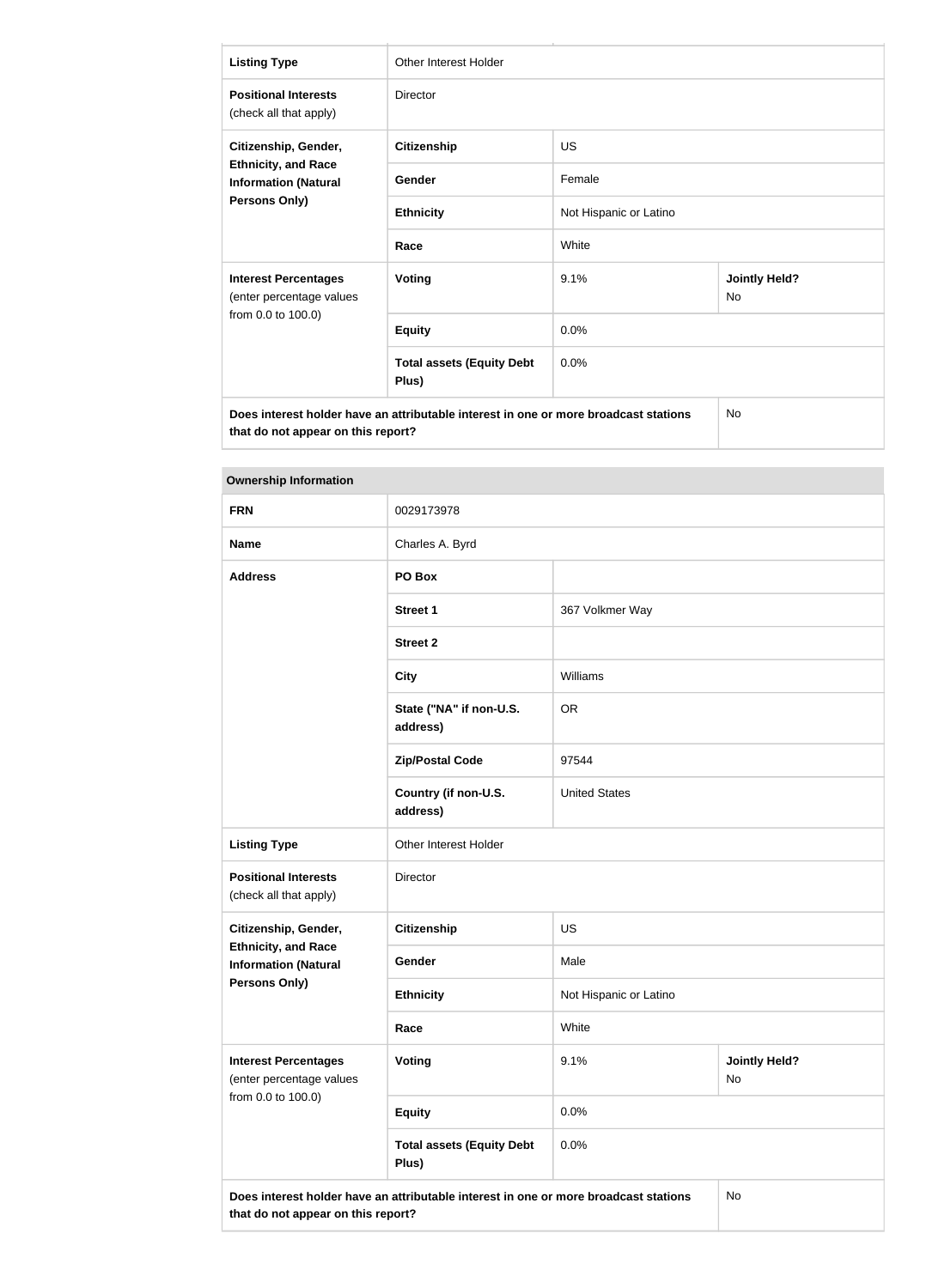| (c) Does the Respondent or any reported interest holder<br>hold an attributable interest in any newspaper entities in    | No |
|--------------------------------------------------------------------------------------------------------------------------|----|
| the same market as any station for which this report is                                                                  |    |
| filed, as defined in 47 C.F.R. Section 73.3555?                                                                          |    |
| If "Yes," provide information describing the interest(s), using                                                          |    |
| EITHER the subform OR the spreadsheet option below.                                                                      |    |
| Respondents with a large number (50 or more) of entries to                                                               |    |
| submit should use the spreadsheet option.                                                                                |    |
| NOTE: Spreadsheets must be submitted in a special XML                                                                    |    |
| Spreadsheet format with the appropriate structure that is                                                                |    |
| specified in the documentation. For instructions on how to                                                               |    |
| use the spreadsheet option to complete this question                                                                     |    |
| (including templates to start with), please Click Here.                                                                  |    |
| If using the subform, leave the percentage of total assets                                                               |    |
| (Equity Debt Plus) field blank for an interest holder unless                                                             |    |
| that interest holder has an attributable interest in the                                                                 |    |
| newspaper entity solely on the basis of the Commission's                                                                 |    |
| Equity Debt Plus attribution standard, 47 C.F.R. Section                                                                 |    |
| 73.3555, Note 2(i). If using an XML Spreadsheet, enter "NA"                                                              |    |
| into the percentage of total assets (Equity Debt Plus) field                                                             |    |
| for an interest holder unless that interest holder has an<br>attributable interest in the newspaper entity solely on the |    |
| basis of the Commission's Equity Debt Plus attribution                                                                   |    |
| standard.                                                                                                                |    |
| The Respondent must provide an FCC Registration Number                                                                   |    |
| for each interest holder reported in response to this                                                                    |    |
| question. Please see the Instructions for detailed information                                                           |    |
| and guidance concerning this requirement.                                                                                |    |

**(d) Are any of the individuals listed as an attributable interest holder in the Respondent married to each other or related to each other as parentchild or as siblings?** If "Yes," provide the following information for each such the relationship. No

| (e) Is Respondent seeking an attribution exemption for any officer or director with<br>duties wholly unrelated to the Licensee(s)?                                                                                             | No |
|--------------------------------------------------------------------------------------------------------------------------------------------------------------------------------------------------------------------------------|----|
| If "Yes," complete the information in the required fields and submit an Exhibit fully describing<br>that individual's duties and responsibilities, and explaining why that individual should not be<br>attributed an interest. |    |

# **3. Organizational Chart (Licensees Only)**

Attach a flowchart or similar document showing the Licensee's vertical ownership structure including the Licensee and all entities that have attributable interests in the Licensee. Licensees with a single parent entity may provide a brief explanatory textual Exhibit in lieu of a flowchart or similar document. Licensees without parent entities should so indicate in a textual Exhibit.

#### **Non-Licensee Respondents should select "N/A" in response to this question.**

Respondent is a nonprofit corporation with a self-sustaining governing board. It has no sibling, parent or subsidiary entity.